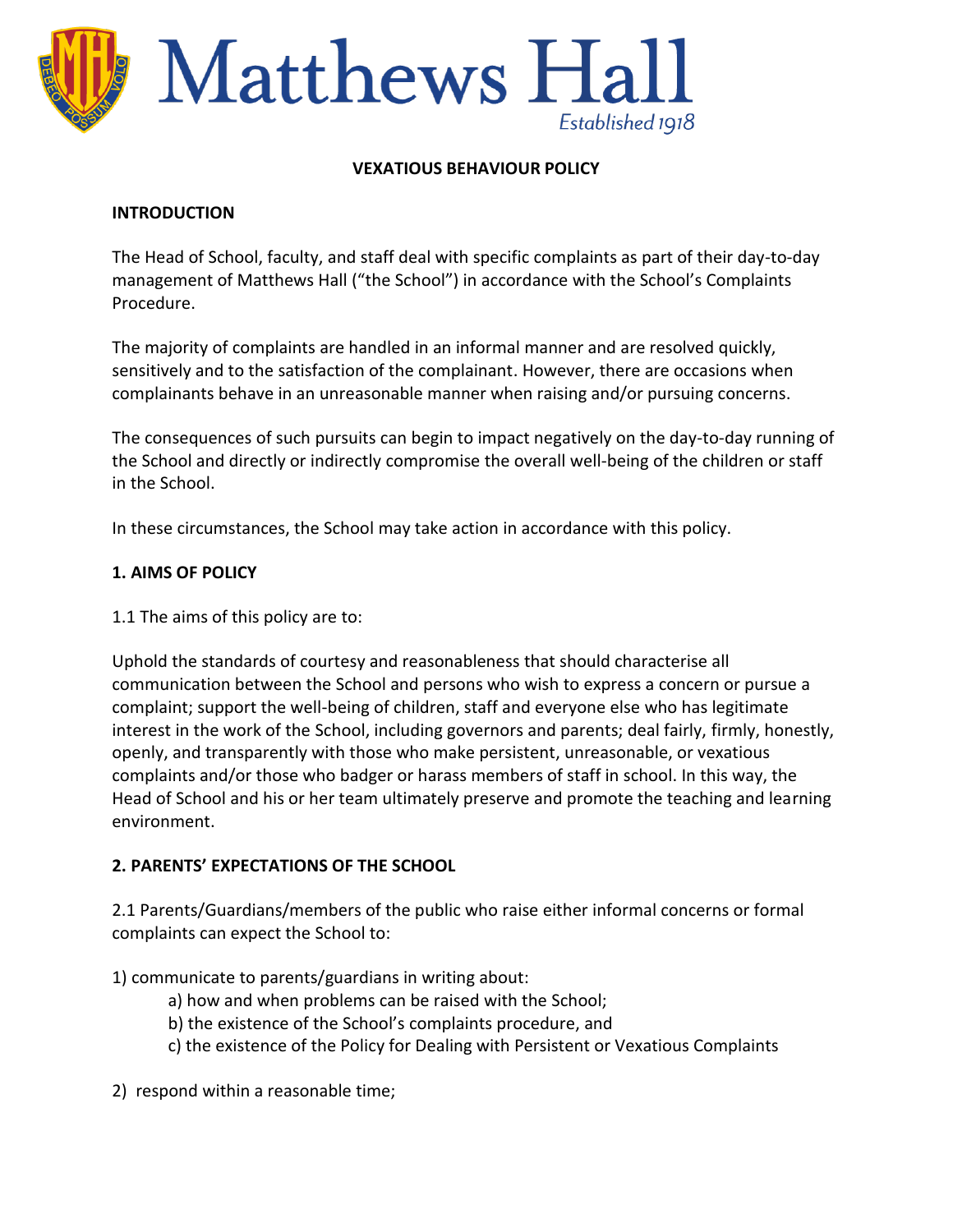3) be available for consultation within reasonable time limits bearing in mind the needs of the pupils within the School and the nature of the complaint;

4) respond with courtesy and respect;

5) attempt to resolve problems using reasonable means in line with the School's complaints procedure, and keep complainants informed of progress towards a resolution of the issues raised.

# **3. THE SCHOOL'S EXPECTATIONS OF PARENTS/GUARDIANS**

3.1 The School can expect parents/guardians who wish to raise problems with the School to:

a) treat all school staff with courtesy, patience, and respect;

b) respect the needs and well-being of pupils and staff in the school;

c) avoid any use, or threatened use, of violence to people or property;

d) avoid any aggression or verbal abuse;

e) recognise the time constraints under which all members of staff in schools work and allow the school a reasonable time to respond;

f) recognise that resolving a specific problem can sometimes take some time, especially if there are extenuating circumstances;

g) (in the case of a complaint) follow the School's Complaints Procedure.

## **4. WHO IS A PERSISTENT COMPLAINANT?**

4.1 For the purpose of this policy, a persistent complainant is a parent/guardian who complains about issues, either formally or informally, or frequently raises issues that the complainant considers to be within the remit of the School, and whose behaviour is unreasonable. Such behaviour may be characterised by:

a) actions which are obsessive, persistent, harassing, prolific, repetitious;

b) prolific correspondence or excessive e-mail or telephone contact about a concern or complaint;

c) uses Freedom of Information requests excessively and unreasonably

d) an insistence upon pursuing unsubstantial complaints and/or unrealistic or unreasonable outcomes;

e) an insistence upon pursuing complaints in an unreasonable manner;

f) an insistence on only dealing with the Head of School on all occasions irrespective of the issue and the level of delegation in the School to deal with such matters;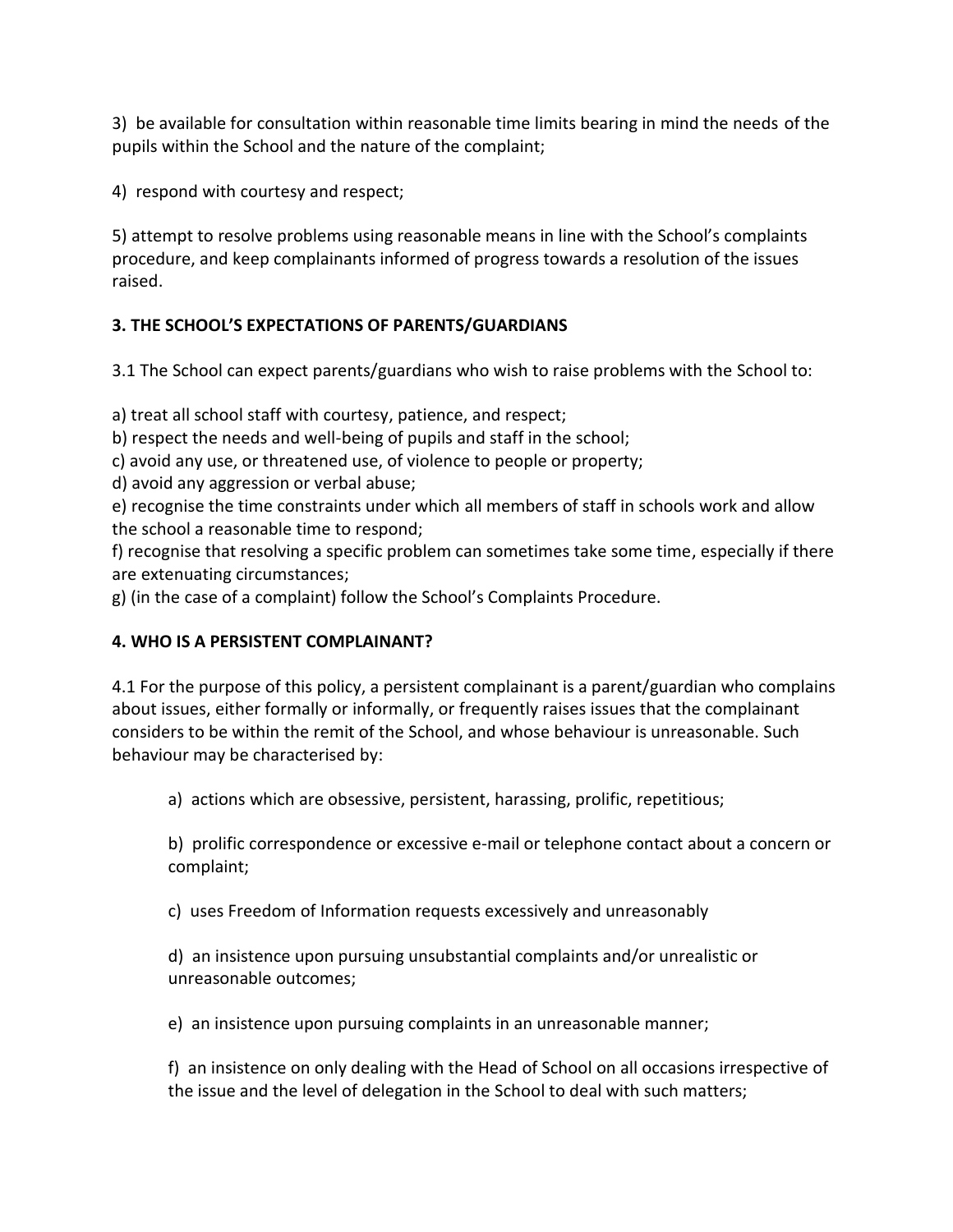g) an insistence upon repeatedly pursuing a complaint when the outcome is not satisfactory to the complainant, but cannot be changed.

4.2 For the purpose of this policy, harassment is the unreasonable pursuit of such actions as in (a) to (g) above in such a way that they:

a) appear to be targeted over a significant period of time on one or more members of school staff and/or

b) cause ongoing distress to individual member(s) of school staff and/or

c) have a significant adverse effect on the whole/parts of the school community

and/or

d) are pursued in a manner which can be perceived as intimidating and oppressive by the recipient. This could include situations where persistent demands and criticisms, while not particularly taxing or serious when viewed in isolation, have a cumulative effect over time of undermining confidence, well-being and health.

### **5. THE SCHOOL'S ACTIONS IN CASES OF PERSISTENT OR VEXATIOUS COMPLAINTS OR HARASSMENT**

5.1 In the first instance the School will verbally inform the complainant that his / her behaviour is becoming unreasonable / unacceptable and, if it is not modified, action may be taken in accordance with this policy.

5.2 This will be confirmed in writing.

5.3 If the behaviour is not modified, the School will take some or all of the following actions as necessary, having regard to the nature of the complainant's behaviour and its effect of on the school community:

a) inform the complainant in writing that his/her behaviour is now considered by the School to be unreasonable/unacceptable and, therefore, to fall under the terms of this policy;

b) inform the complainant that all meetings with a member of staff will be conducted with a second person present and that notes of meetings may be taken in the interests of all parties;

c) inform the complainant that, except in emergencies, all routine communication with the complainant to the School should be by letter only;